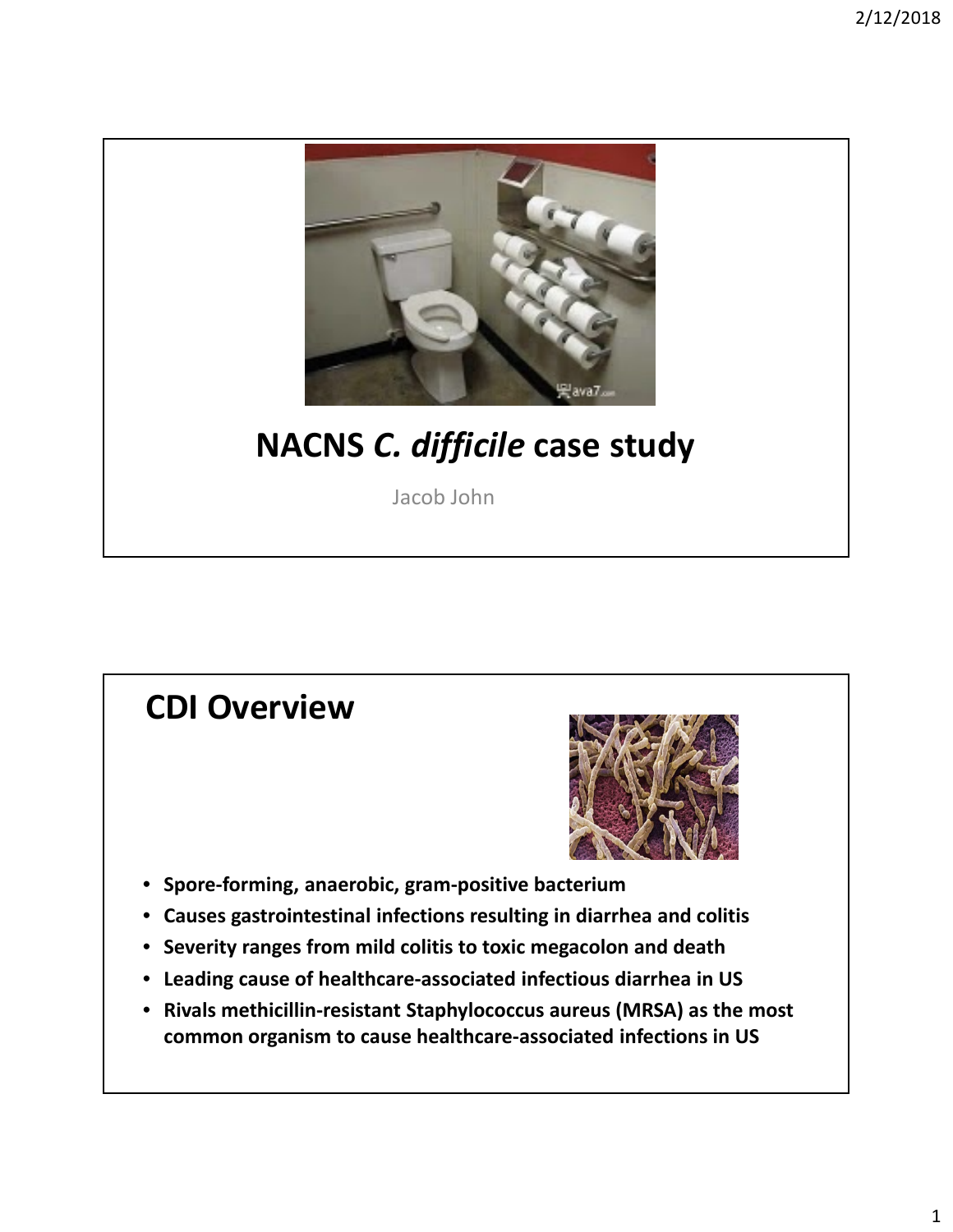

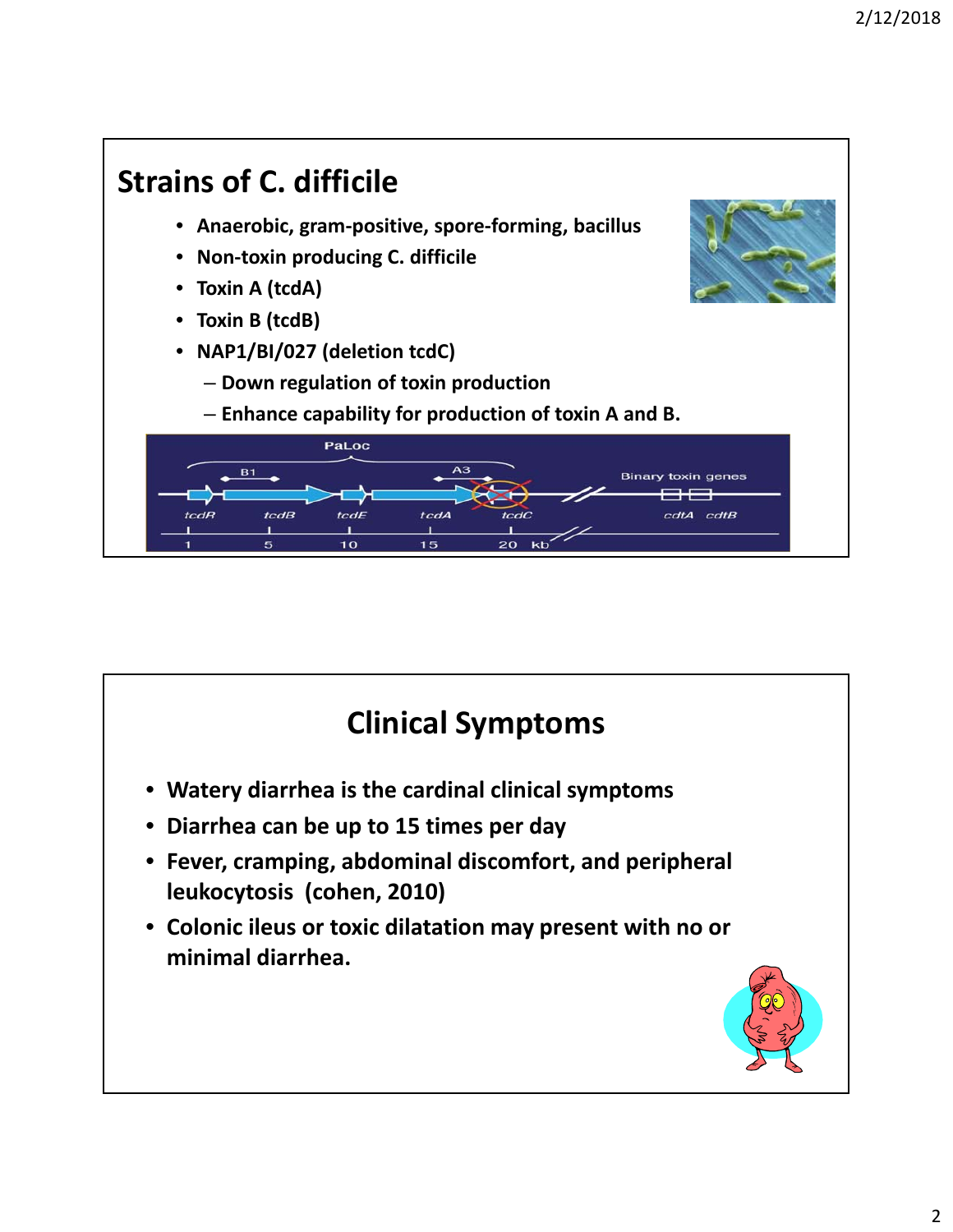## **Methods of testing** *C. difficile*

- **Culture**
- **Cell cytotoxicity neutralization assay**
- **Enzyme immunoassays (EIA)** *C. difficile* **toxin A (Tcd A)**
- **EIA Tcd B or Tcd A/B**
- **EIA, glutamate dehydrogenase (GDH)**
- **Nucleic acid amplification tests**

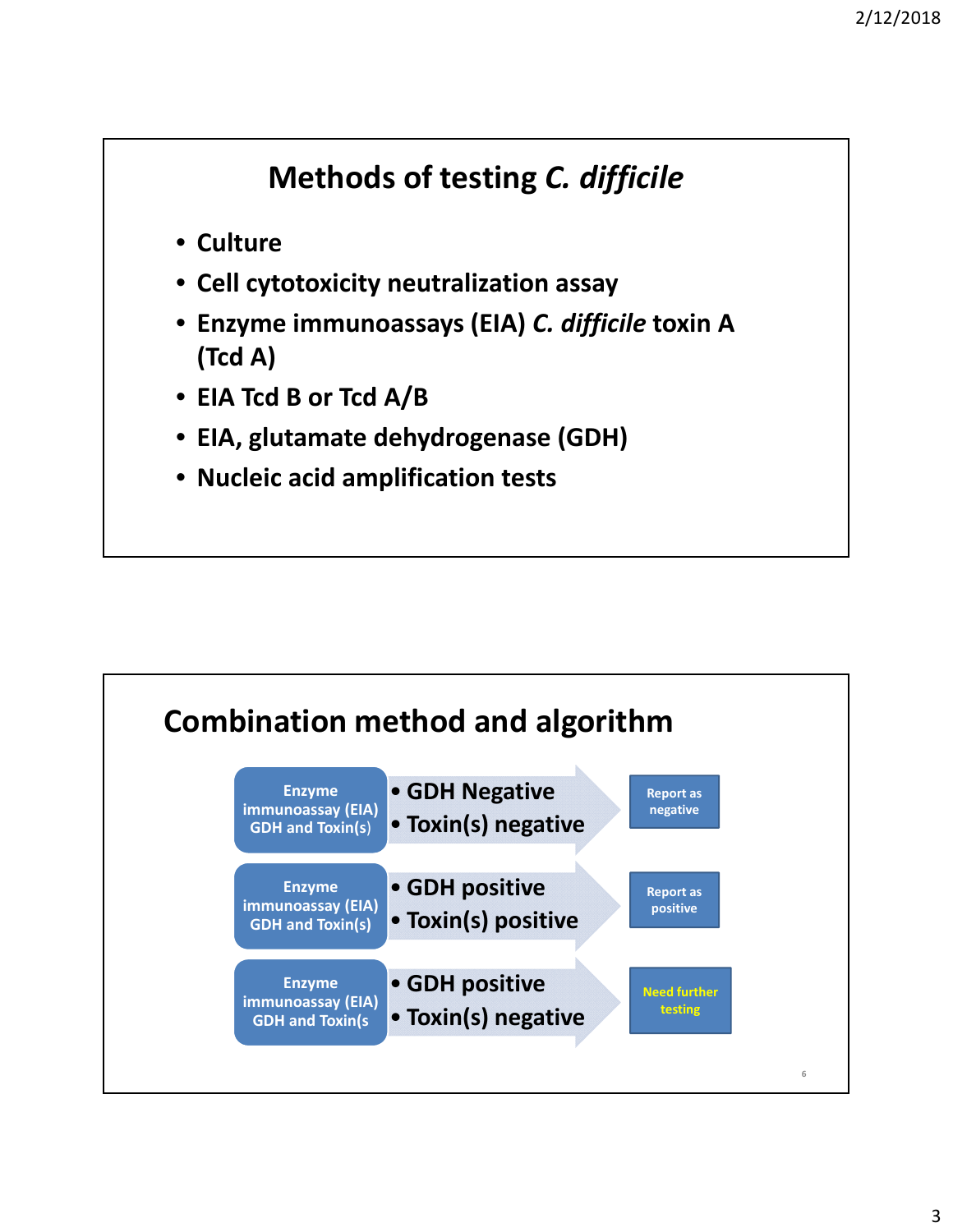

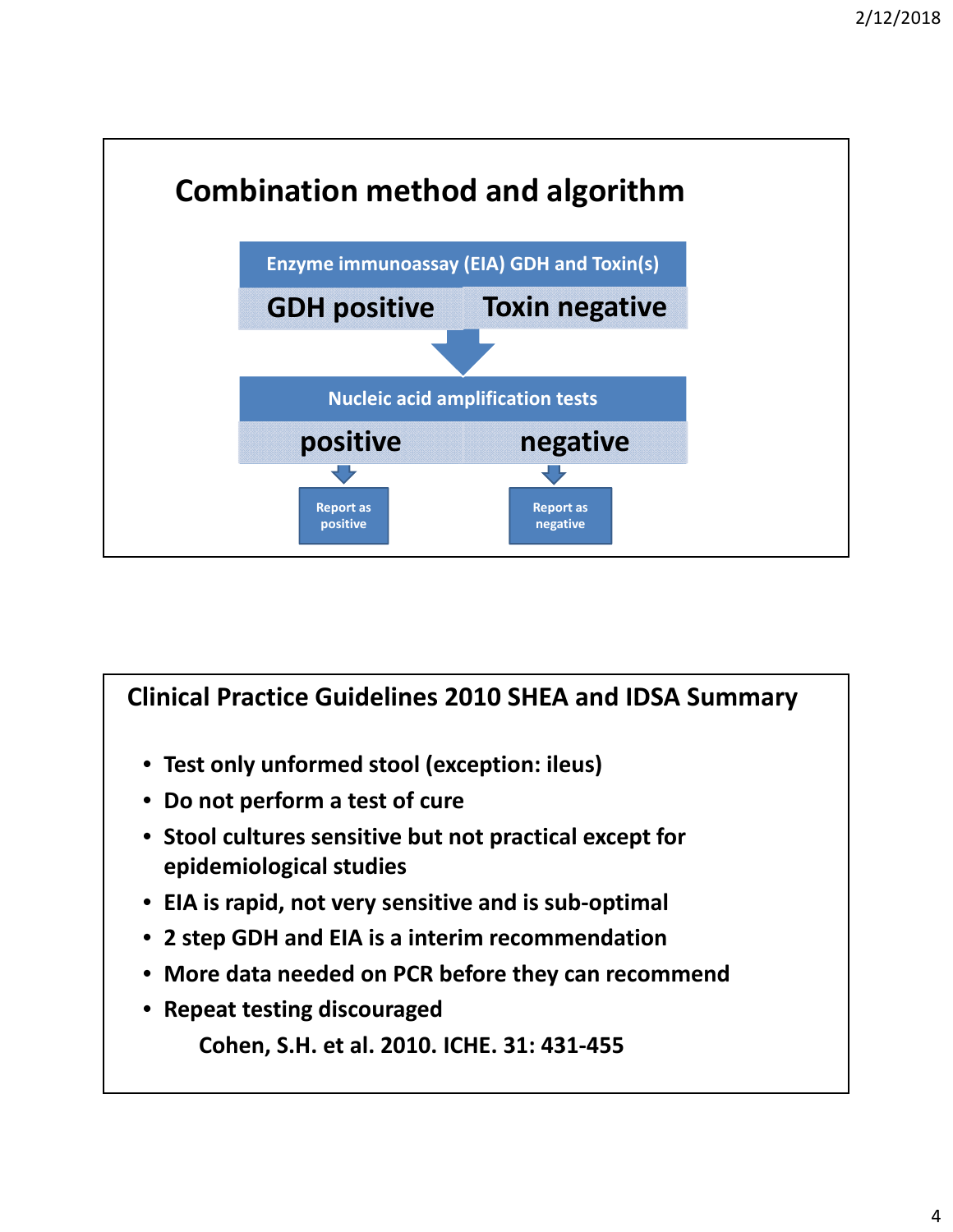